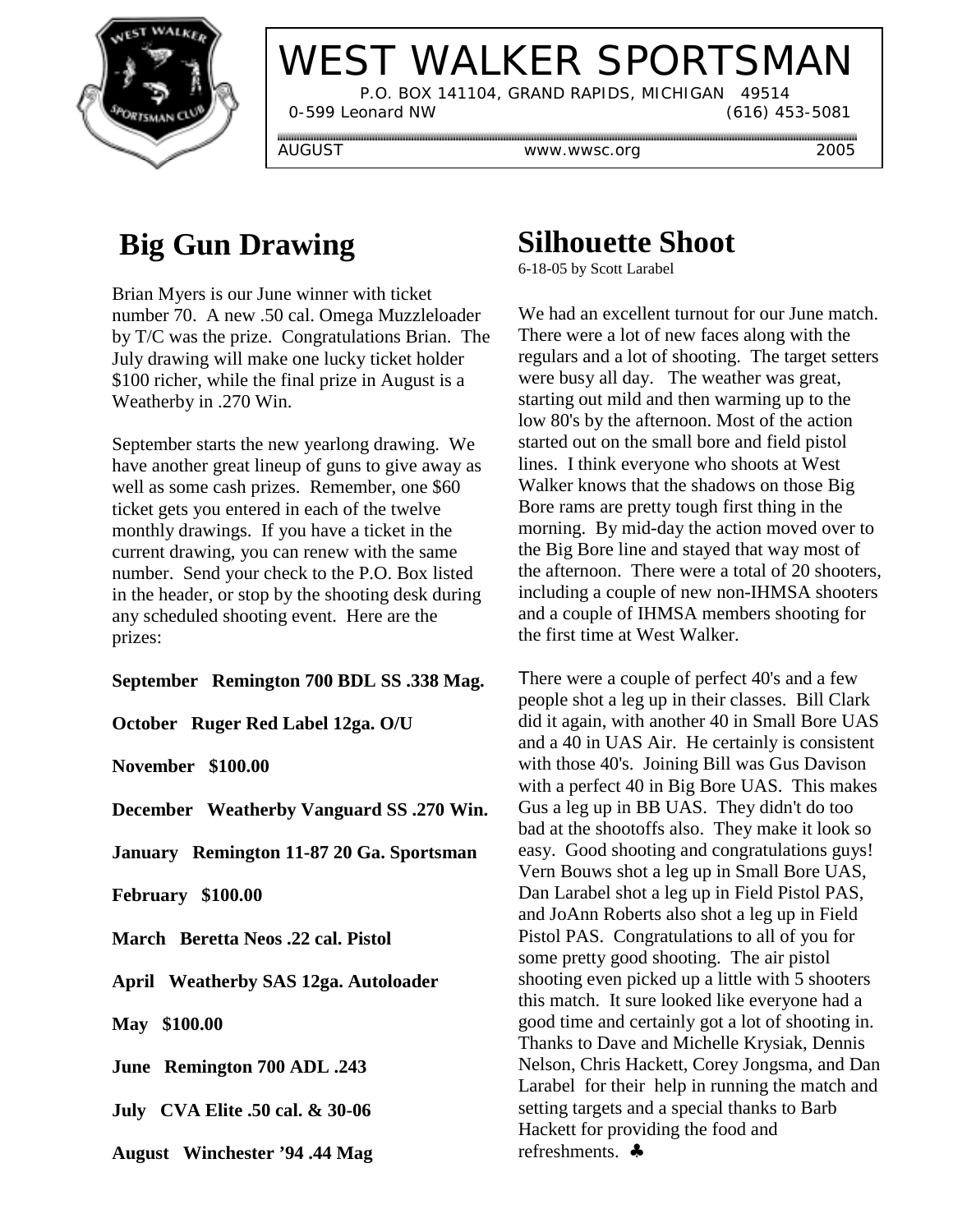

### **Ladies Day Outdoors**

Don't forget that the NWTF is sponsoring a Women in the Outdoors program **September 24** at our club. The day will consist of a series of seminars featuring seasoned instructors to help you learn and fine tune your outdoor skills. Ladies are encouraged to bring their daughters aged 14 and older as well as friends with whom they would enjoy sharing their day. A quality lunch will be provided. Call Angie Snitgen at  $(616)$  581-7296 for a brochure and application.  $\triangleleft$ 

## **Field Day**

Our annual fund raiser Field Day charity event will be held this year on **September 10** featuring a fun day of shooting events on all of our ranges. We'll have archery, pistol, rifle, and shotgun events, as well as games for the kids. You can try your hand at games of skill and maybe end up with a great prize to boot! That evening, we'll host a banquet along with the folks from Mir-Tek in the clubhouse with catering from Damon's.

You may remember that last year's event allowed us to send handicapped sportsmen on guided fishing and hunting trips. This is a chance to help folks from right here in west Michigan. Last year we purchased 14 trips, and helped make a ton of great memories. We'd like to do more of the same, and with your help, we will.

Make plans now to come to the club and enjoy the day's activities while helping a great cause. Bring a friend, bring a youngster, or just bring yourself.  $\clubsuit$ 

# **Sporting Clays**

Our Shotgun committee would like to offer another opportunity for you shotgunners to have some fun at the range. They have an NRA 5- Stand sporting clays machine set up just beyond skeet field #2. The machine will be in operation through August 31 on Wednesday evenings, Saturdays, and Sundays during regular shooting times.

This is an interesting game that offers both airborne and ground targets of various sizes and speeds. The course consists of the usual 25 birds per round and is offered at an introductory price of \$4 per line. Stop on out and give it a try! ♣

## **Quick Notes . . . . .**

**Hunter's Safety** Both the July and August classes are sold out. Thanks to all who signed up for these great courses.

**Cowboy Shoots** The Rangers had a great shoot over the July  $4<sup>th</sup>$  weekend. They plan to hold their next event on October 2.

**Range Safety** Thanks very much for your help with policing brass on the pistol and rifle ranges. The lines look great!

**Membership** Contact Rich Vander Meer at 453-3255 or rlvandermeer@comcast.net

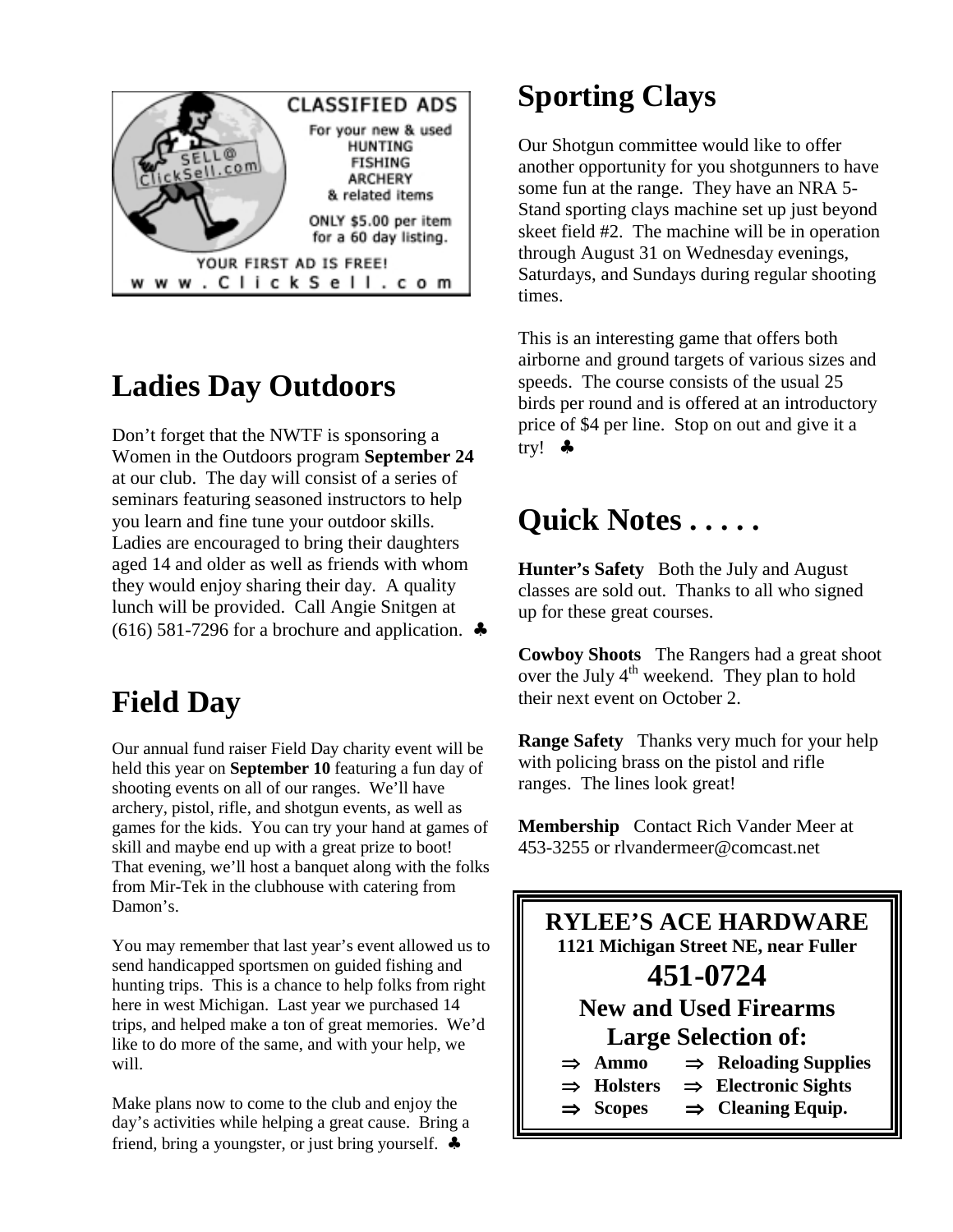|                                                       |                                                       | <b>August</b>                          |                                                            |                                                                         | 2005           |                                                                           |
|-------------------------------------------------------|-------------------------------------------------------|----------------------------------------|------------------------------------------------------------|-------------------------------------------------------------------------|----------------|---------------------------------------------------------------------------|
|                                                       |                                                       |                                        |                                                            |                                                                         |                |                                                                           |
| Sun                                                   | Mon                                                   | Tue                                    | Wed                                                        | Thu                                                                     | Fri            | Sat                                                                       |
|                                                       | $\mathbf{1}$<br><b>NWTF Meets</b><br>7 to 9           | $\overline{2}$                         | 3                                                          | $\overline{\mathbf{4}}$<br><b>Duck</b><br><b>Hunters</b><br>meet 7 to 9 | 5              | 6<br>Archery,<br>Trap & Skeet<br>$10$ to $2$                              |
| $\overline{7}$<br>Archery,<br>Trap & Skeet<br>10 to 2 | 8                                                     | 9                                      | 10<br>Archery,<br>Trap & Skeet<br>9 to 12 AM<br>6 to 10 PM | 11<br><b>Charter</b><br><b>Meeting</b><br>7:30                          | 12             | 13<br><b>Steel Plate</b><br>Archery,<br>Trap & Skeet<br>10 to 2           |
| 14<br>Archery,<br>Trap & Skeet<br>10 to 2             | 15                                                    | 16                                     | 17<br>Archery<br>Trap & Skeet<br>9 to 12 AM<br>6 to 10 PM  | 18                                                                      | 19             | 20<br><b>Silhouette</b><br>10 to 4<br>No Archery,<br><b>Trap or Skeet</b> |
| 21                                                    | 22                                                    | 23                                     | 24                                                         | 25                                                                      | 26             | 27                                                                        |
| Archery,<br>Trap & Skeet<br>10 to 2                   | <b>Charter</b><br>Range<br><b>Closed</b><br>Noon $-6$ |                                        | Archery<br>Trap & Skeet<br>9 to 12 AM<br>6 to 10 PM        |                                                                         |                | No Archery,<br><b>Trap or Skeet</b><br><b>before 11:30</b>                |
| 28                                                    | 29                                                    | 30                                     | 31                                                         |                                                                         | $\overline{2}$ | $\mathbf{3}$                                                              |
| Archery,<br>Trap & Skeet<br>10 to 2                   |                                                       | <b>Board</b><br><b>Meeting</b><br>7:00 | Archery,<br>Trap & Skeet<br>9 to 12 AM<br>6 to 10 PM       | <b>Duck</b><br><b>Hunters</b><br>meet 7 to 9                            |                | Archery,<br>Trap & Skeet<br>10 to 2                                       |
| $\overline{\mathbf{4}}$                               | 5                                                     | 6                                      | $\overline{7}$                                             | 8                                                                       | 9              | <b>10</b>                                                                 |
| Archery,<br>Trap & Skeet<br>10 to 2                   | Labor<br>Day                                          |                                        | Archery,<br>Trap & Skeet<br>9 to 12 AM<br>6 to 10 PM       |                                                                         |                | <b>Field Day</b><br>events on all<br>ranges                               |
|                                                       |                                                       |                                        |                                                            |                                                                         |                |                                                                           |